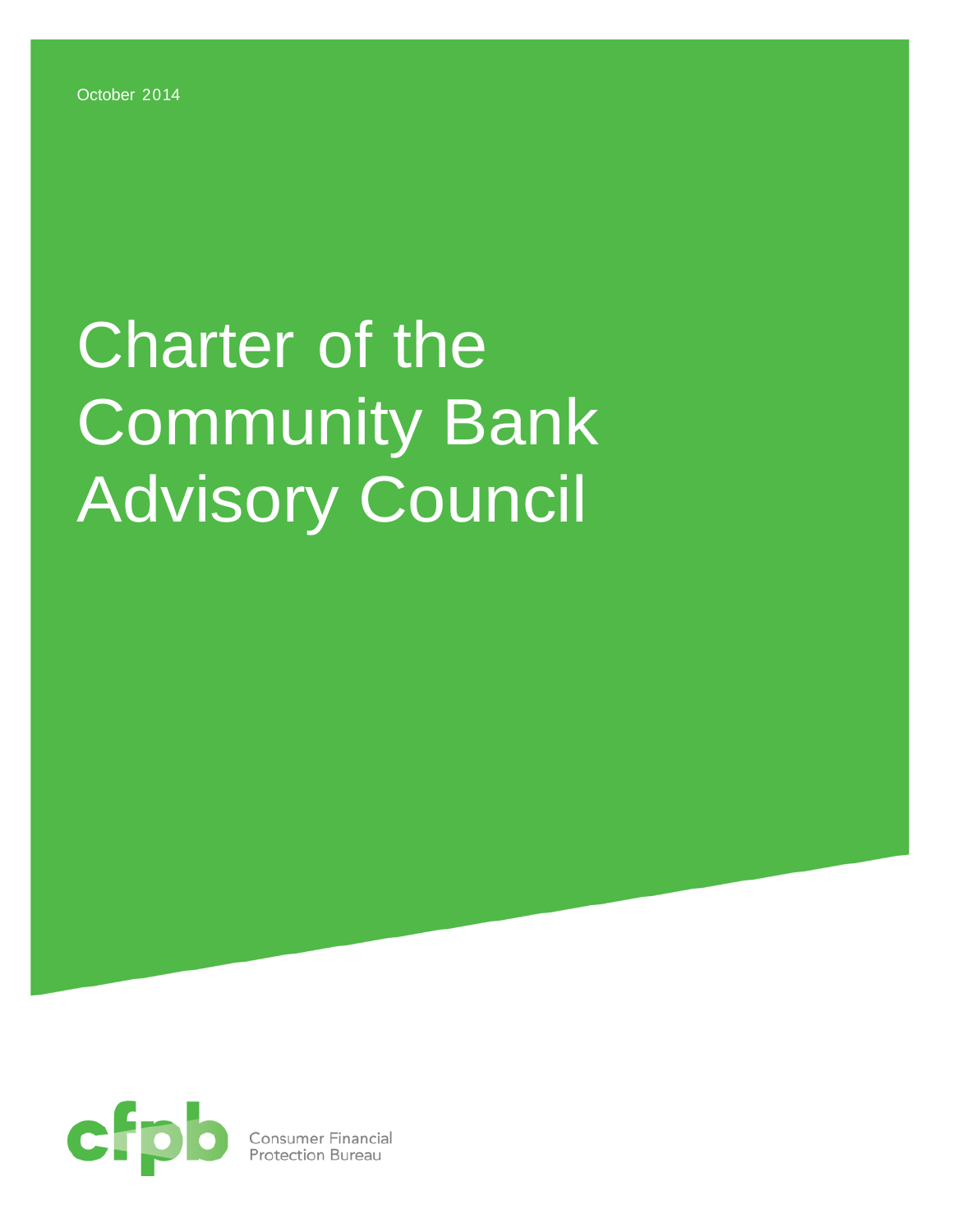## **Section Contents**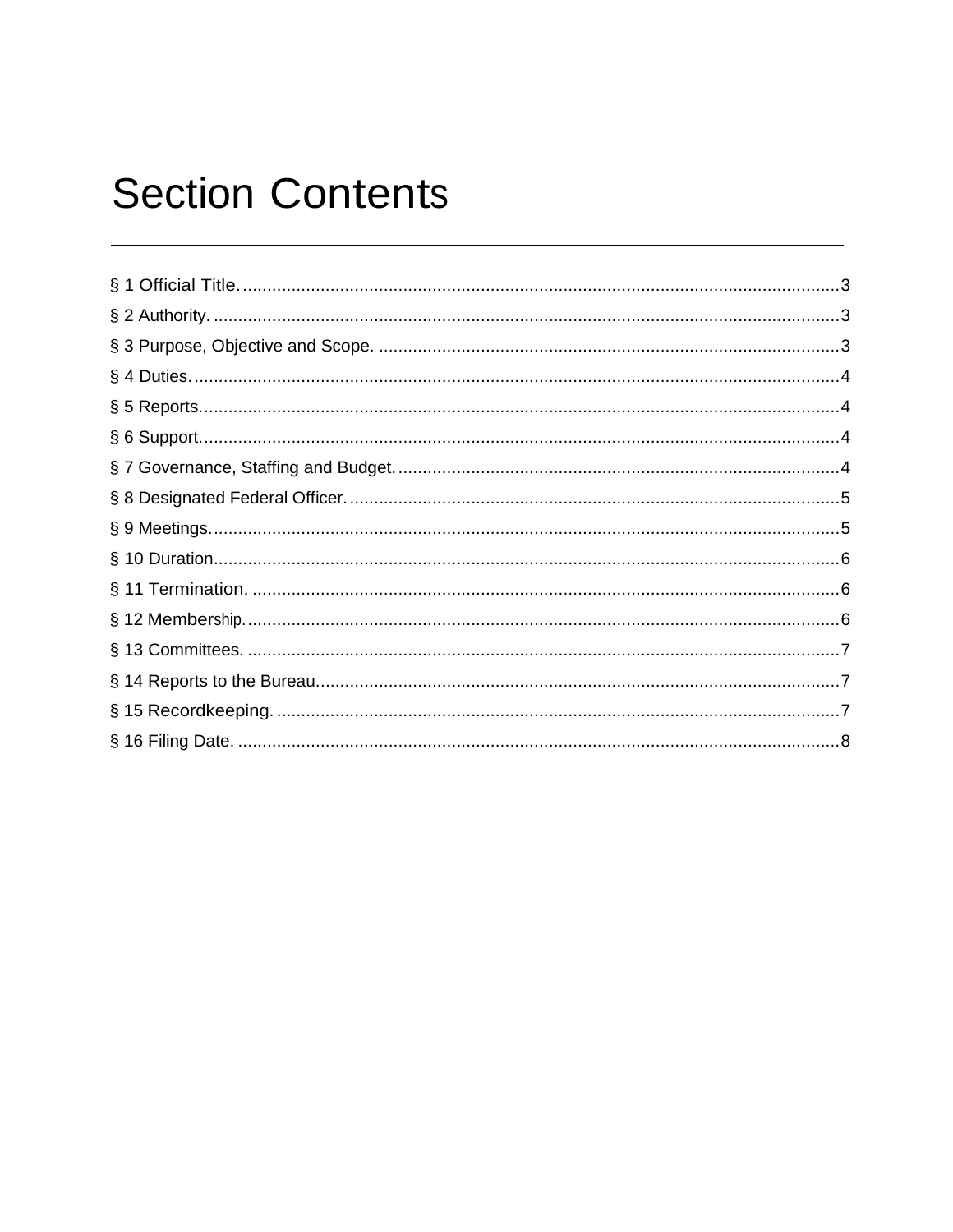## <span id="page-2-0"></span>**§ 1 Official Title.**

<span id="page-2-1"></span>Community Bank Advisory Council ("the Advisory Council")

## **§ 2 Authority.**

Pursuant to the executive and administrative powers conferred on the Consumer Financial Protection Bureau (CFPB or Bureau) by Section 1012 of the Dodd-Frank Wall Street Reform and Consumer Protection Act (Dodd-Frank Act), the Director established the Community Bank Advisory Council to consult with the Bureau in the exercise of its functions under the federal consumer financial laws as they pertain to community banks with total assets of \$10 billion or less.

## <span id="page-2-2"></span>**§ 3 Purpose, Objectives, and Scope.**

- a) The CFPB supervises depository institutions and credit unions with total assets of more than \$10 billion and their respective affiliates, but other than the limited authority conferred by § 1026 of the Dodd-Frank Act, the CFPB does not have supervisory authority regarding credit unions and depository institutions with total assets of \$10 billion or less. As a result, the CFPB does not have regular contact with these institutions, and it would therefore be beneficial to create a mechanism to ensure that their unique perspectives are shared with the Bureau. Small Business Regulatory Enforcement Fairness Act (SBREFA) panels provide one avenue to gather this input, but participants from community banks must possess no more than \$175 million in assets, which precludes the participation of many.
- b) The Advisory Council shall fill this gap by providing an interactive dialogue and exchange of ideas and experiences between community bankers and Bureau staff.
- c) The Advisory Council shall advise generally on the Bureau's regulation of consumer financial products or services and other topics assigned to it by the Director. To carry out the Advisory Council's purpose, the scope of its activities shall include providing information, analysis, and recommendations to the Bureau. The output of Advisory Council meetings should serve to better inform the CFPB's policy development, rulemaking, and engagement functions.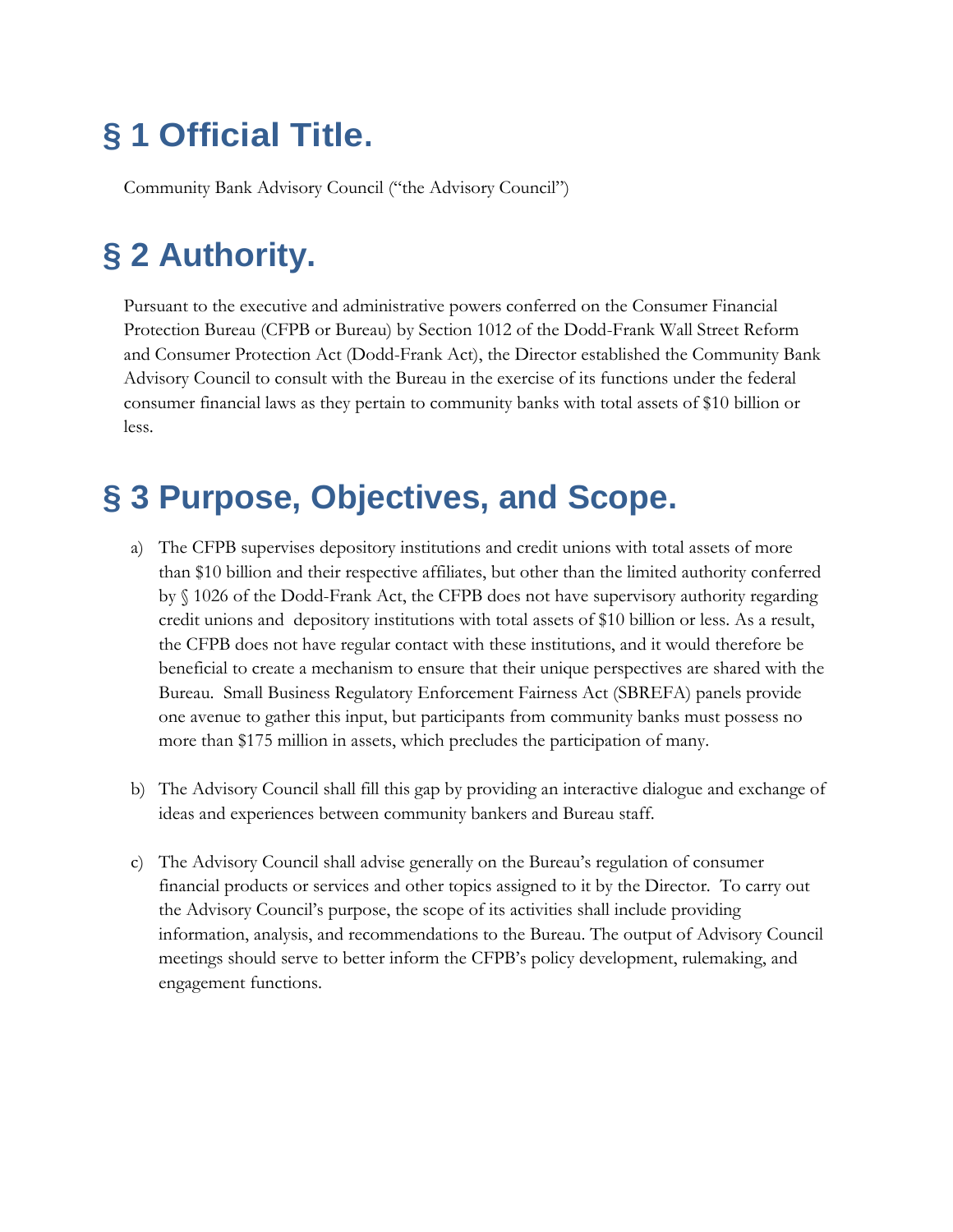### <span id="page-3-0"></span>**§ 4 Duties.**

The duties of the Advisory Council are solely advisory and shall extend only to the submission of advice and recommendations to the Bureau, which shall be non-binding on the Bureau. No determination of fact or policy will be made by the Advisory Council. The Advisory Council will also advise and consult with the Director and the Bureau on other matters related to the Bureau's functions under the Dodd-Frank Act.

#### <span id="page-3-1"></span>**§ 5 Reports.**

The Advisory Council reports to the Director.

## <span id="page-3-2"></span>**§ 6 Support.**

The Bureau will support the Advisory Council's activities to the extent permitted by law and subject to the availability of resources.

#### <span id="page-3-3"></span>**§ 7 Governance, Staffing, and Budget.**

#### a ) Governance

- 1) Staff Director. The Director shall designate a Staff Director, who shall be an employee of the Bureau, and who shall have the following responsibilities:
	- a. Serve as principal advisor to the Advisory Council; exercise control and supervision over the establishment, procedures, and accomplishments of the Council; and provide Bureau staff to perform such other necessary functions in order for the Advisory Council to accomplish its purpose and objectives;
	- b. Attend all meetings of the Advisory Council and the committees of the Council;
	- c. Assemble and maintain the reports, records, and other papers of the Advisory Council and its committees;
	- d. Estimate cost of Bureau staff support;
	- e. Carry out, on behalf of the Bureau, the provisions of the Freedom of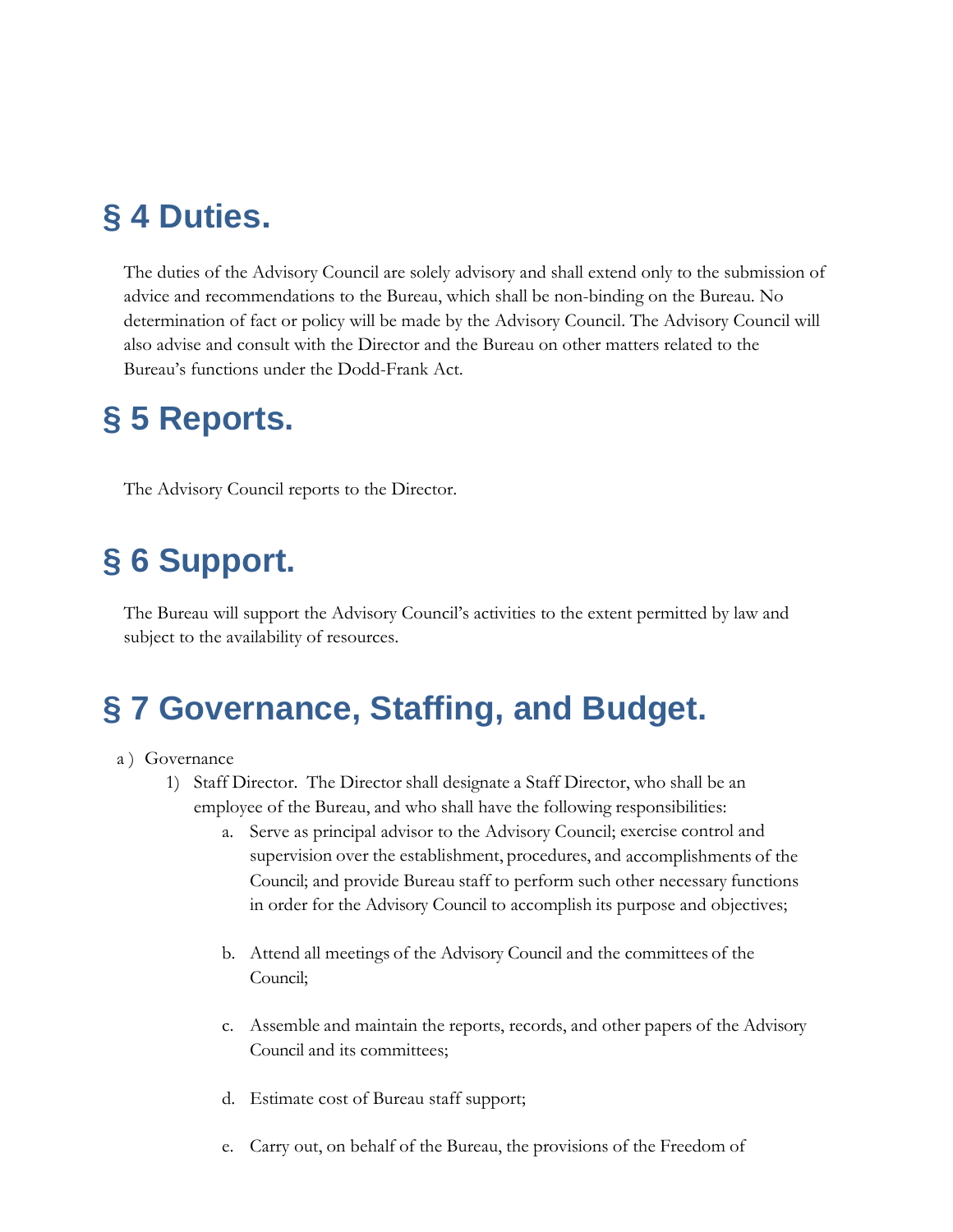Information Act, 5 U.S.C. 552, as amended, with respect to such reports, records, and other papers of the Council; and

- f. Other responsibilities as further delegated by the Director.
- b) Staffing
	- 1) Staff Secretary. The Staff Director shall designate a member of the Bureau's staff to act as secretary of the Advisory Council (the "Staff Secretary").
		- a. The Staff Secretary shall record and maintain minutes of the meetings of the Advisory Council and shall certify to the accuracy of the minutes of the meetings.

c) Budget

To the extent permitted by law and subject to the availability of resources, the Bureau shall provide the funding and administrative support necessary, as determined by the Director, to operate the Advisory Council for the Charter Term (as defined in § 10 Duration and § 11 Termination). The annual operating costs are presently estimated to be \$300,000 for FY 2015 and \$300,000 for FY 2016.

#### <span id="page-4-0"></span>**§ 8 Designated Federal Officer.**

The Designated Federal Officer ("DFO") is the Advisory Boards and Councils Office Staff Director ("Staff Director"), who shall ensure that the Advisory Council operates in accordance with the terms of the charter. The Staff Director, or his or her designee, will approve or call all of the Advisory Council and Advisory Council committee meetings, if any, prepare and approve all meeting agendas, attend all Advisory Council and Advisory Board committee meetings, adjourn any meeting when determined to be in the public interest, and chair meetings when directed by the Bureau Director.

#### <span id="page-4-1"></span>**§ 9 Meetings.**

- a) The Advisory Council shall meet in person from time to time at the call of the Director or the Director's designee, but at a minimum, shall meet at least two times in each year.
- b) Agenda. Each meeting of the Advisory Council shall be conducted in accordance with an agenda formulated or approved by the Staff Director.
- c) Bureau representation. Each meeting of the Advisory Council shall be attended by a representative of the Bureau as designated by the Director or Staff Director who shall have authority to approve or call all meetings, prepare all agendas, attend all meetings, adjourn any meeting when determined to be in the public interest, and chair meetings when directed by the Director.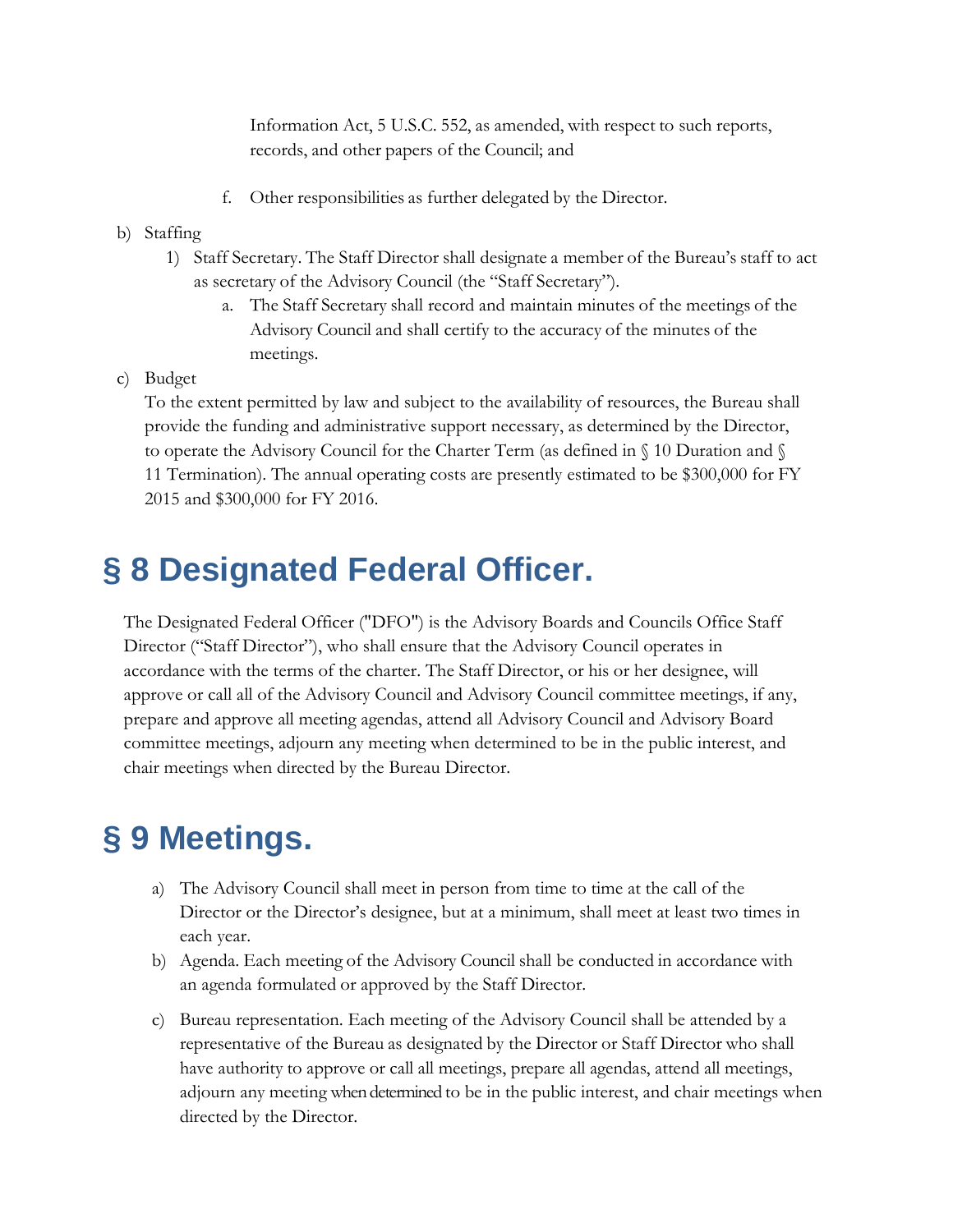- d) Public nature.
	- 1) Each meeting of the full Advisory Council shall be open to public observation, to the extent that a facility is available to accommodate the public, unless the Bureau, in accordance with paragraph 4 of this section, determines that the meeting shall be closed. The Bureau also will make reasonable efforts to make the meetings available to the public through live web streaming or other methods.
	- 2) Notice of the time, place and purpose of each meeting, as well as a summary of the proposed agenda, shall be published in the Federal Register not more than 45 or less than 15 days prior to the scheduled meeting date. Shorter notice may be given when the Bureau determines that the Council's business so requires; in such event, the public will be given notice at the earliest practicable time.
	- 3) Minutes of meetings, records, reports, studies, and agendas of the Advisory Council shall be posted on the Bureau's Web site (www.consumerfinance.gov).
	- 4) The Bureau may close to the public a portion of any meeting, for confidential discussion. If the Bureau closes a meeting or any portion of a meeting, the Bureau will issue, at least annually, a summary of the Council's activities during such closed meetings or portions of meetings.

## <span id="page-5-0"></span>**§ 10 Duration.**

This is a continuing Advisory Council and will operate in accordance with this charter which will be effective when signed by the Director of the Consumer Financial Protection Bureau, and the term of which expires pursuant to section 11.

## <span id="page-5-1"></span>**§ 11 Termination.**

This Charter will terminate two years after the date that this Charter is filed unless renewed prior to termination (the "Charter Term").

## <span id="page-5-2"></span>**§ 12 Membership.**

a) Qualifications and background. The Director shall appoint the members of the Advisory Council. In appointing members to the Advisory Council, the Director shall seek to assemble experts in consumer protection, financial services, community development, fair lending and civil rights, and consumer financial products or services and representatives of credit unions that primarily serve underserved communities, and representatives of communities that have been significantly impacted by higher-priced mortgage loans, and shall strive to have diversity in terms of points of view. Only gbank or thrift employees (CEOs, compliance officers, government relations officials, etc.) will be considered for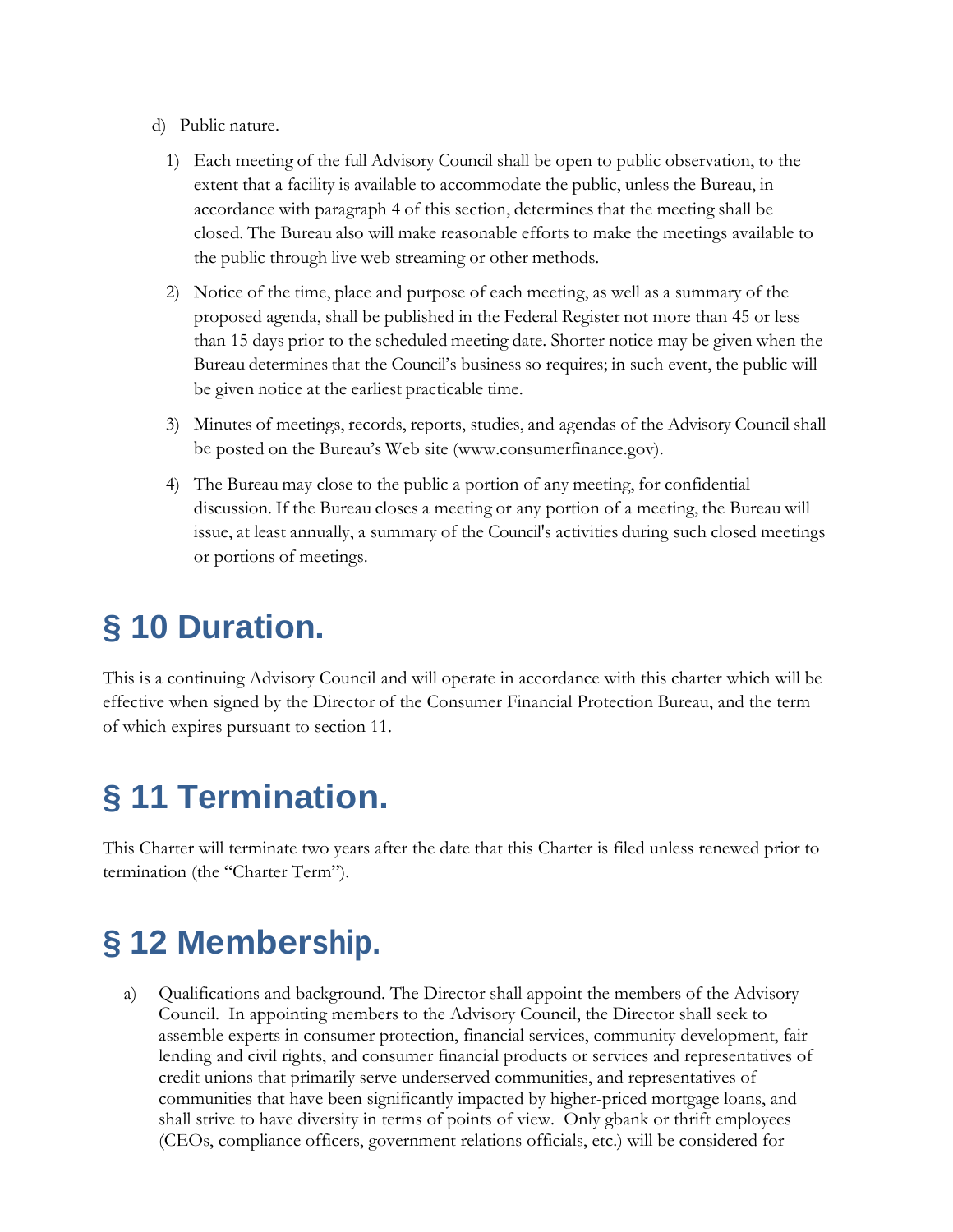membership. Membership is limited to employees of banks and thrifts with total assets of \$10 billion or less that are not affiliates of depository institutions or credit unions with total assets of more than \$10 billion.

- b) Number. The total number of members will be a minimum of 15 and a maximum of 20. All members shall serve at the pleasure of the Director. The Director shall select the Advisory Council's Chairperson from the total membership. All members appointed by the Director shall serve at the pleasure of the Director.
- c) Resignation. Any member may resign at any time by giving notice to the Bureau. Any such resignation shall take effect upon its acceptance by the Director or the Staff Director. The Director shall have the authority to remove Advisory Council members and to appoint persons to fill vacancies on the Advisory Council as the vacancies occur.

#### <span id="page-6-0"></span>**§ 13 Committees.**

The Advisory Council may establish and dissolve committees, in consultation with the Bureau. Any committees shall report back to the Advisory Council. Committees may include as participants individuals who are members of the Advisory Council and/or staff of the Bureau. Committees may, from time to time, call on individuals who are not members of the Advisory Council or staff of the Bureau, for the sole purpose of providing specific domain expertise and knowledge. The committees, if any, may not provide advice or work products directly to the Bureau.

#### <span id="page-6-1"></span>**§ 14 Reports to the Bureau.**

- a) The Staff Director will provide the Director with an annual report that summarizes the activities and progress of the Advisory Council and any committees thereof during the prior period.
- b) The Advisory Council's report may also include, when available, recommendations to the Bureau relating to the purpose and objectives of the Advisory Council as set forth in sections 3 and 4, as well as recommendations for potential improvements in the structure and process of the Advisory Council.
- c) The report will not require a vote by the Advisory Council. All Advisory Council members will be given the opportunity to provide a separate written statement relating to the report.

#### <span id="page-6-2"></span>**§ 15 Recordkeeping.**

The records of the Advisory Council and any committees thereof will be handled in accordance with General Records Schedule. The records will be available for public inspection and copying, subject to the Freedom of Information Act, 5 U.S.C. 552.